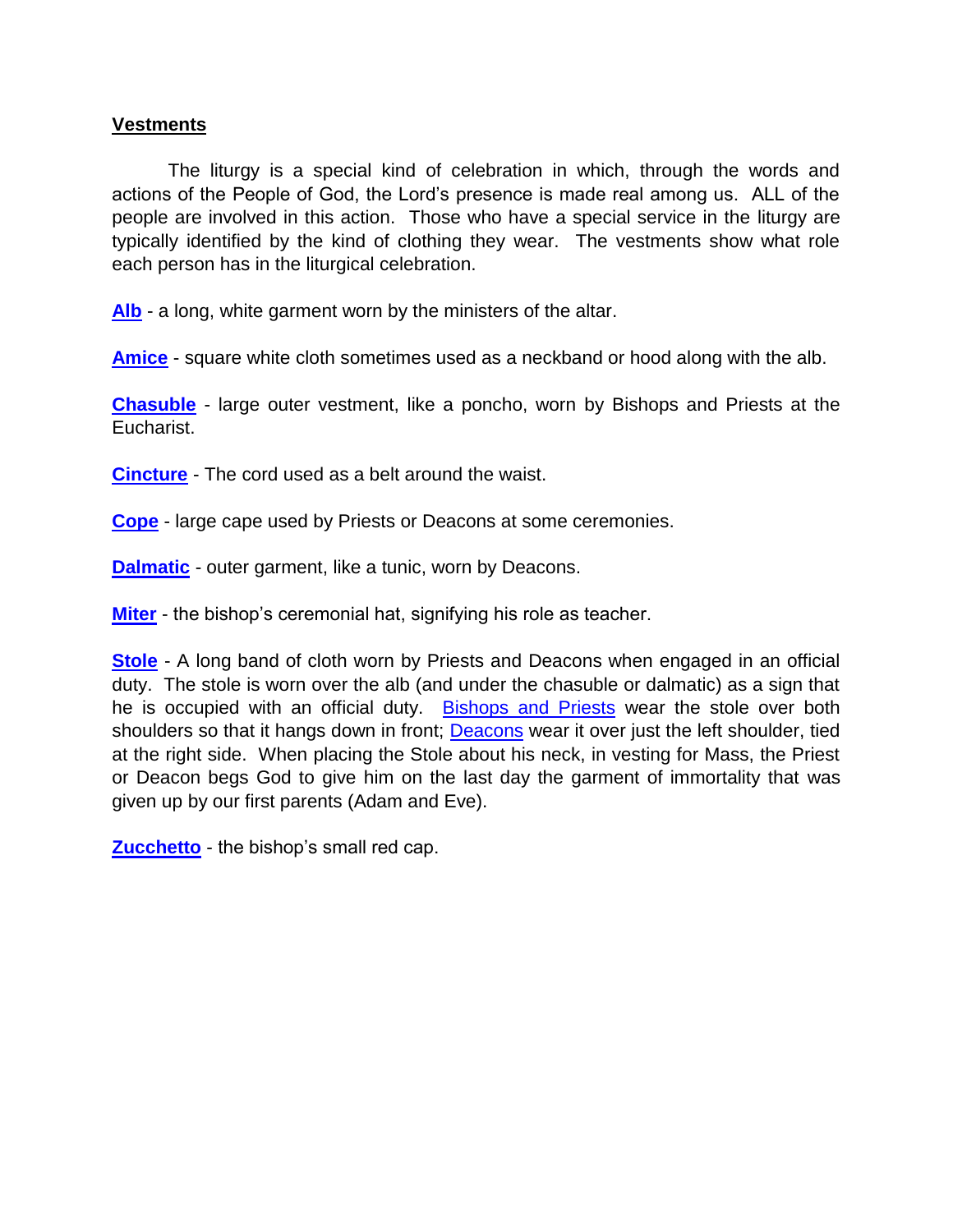## **Vessels and Furnishings**

**[Altar](http://www.sacredheartparishshadyside.org/uploads/4d8853af18b7776b0ff771e87c747270c3be4e6a/vxoqnfzpxrj3a65hfuznkqn8zbs.jpg)** – sacred table for the celebration of the Eucharist; it is the central furnishing of the Church and is shown great reverence.

**Asperges** - the sprinkling of the people with water as a reminder of baptism. The sprinkler/bucket is the "aspergil".

**Boat** - container for the grains of incense which always accompanies the Censer/Thurible.

**Censer (Thurible)** - charcoal pot on a chain, in which incense is burned. The minister who carries the thurible is called the "thurifer".

**[Chalice](http://www.sacredheartparishshadyside.org/uploads/4d8853af18b7776b0ff771e87c747270c3be4e6a/rkv89w3hcichwos97hlqqzfrsos.jpg)** - special cup used for consecration of wine at the Eucharist; it is always carried with great care.

**[Ciborium](http://www.sacredheartparishshadyside.org/uploads/4d8853af18b7776b0ff771e87c747270c3be4e6a/8jumvuwkqowkhan8ip9wbds7yds.jpg)** - the dish or cup to hold the hosts, especially those cups with lids for storing the Eucharist in the tabernacle. Here at Sacred Heart the ciborium takes the shape of a tray.

**[Corporal](http://www.sacredheartparishshadyside.org/uploads/4d8853af18b7776b0ff771e87c747270c3be4e6a/dd3tj3ff4bd8dev6f3rygwzjdzs.jpg)** - large linen cloth opened on the altar only for the Eucharist; the chalice and ciboria are placed on it. It is used to collect any fragments of the Sacred Host.

**[Credence Table](http://www.sacredheartparishshadyside.org/uploads/4d8853af18b7776b0ff771e87c747270c3be4e6a/7awl1zznkbsjv7wdk5wurz8ybws.jpg)** - table placed near the altar that holds the chalice, book, corporal and other vessels and furnishings to be used during the Mass.

**[Crosier](http://www.sacredheartparishshadyside.org/uploads/4d8853af18b7776b0ff771e87c747270c3be4e6a/yrx0koosasdq8ge2p8m7m7udgbs.jpg)** - shepherd's staff that the bishop carries. The bishop is appointed to be the shepherd who leads and cares for us in Jesus' name.

**[Cruet](http://www.sacredheartparishshadyside.org/uploads/4d8853af18b7776b0ff771e87c747270c3be4e6a/3ae87vlewzc8l4hpys3q4pu3iks.jpg)** - small pitchers for water and wine.

**Humeral Veil** - a short cape that the Presider wears around the shoulders to hold the monstrance (a vessel containing the Holy Eucharist).

**Incense** - grains of tree resins and crushed leaves which make a sweet smoke when burned; it is used as a sign of our sweet prayers rising up to God and as a mark of honor for holy things.

**[Lavabo](http://www.sacredheartparishshadyside.org/uploads/4d8853af18b7776b0ff771e87c747270c3be4e6a/wetaqqvuio4tcy9z3jrx520lncs.jpg)** - the washing of the Priest's hands and the basin/pitcher used for it.

**Lectern** - reading stand for song leader or commentator.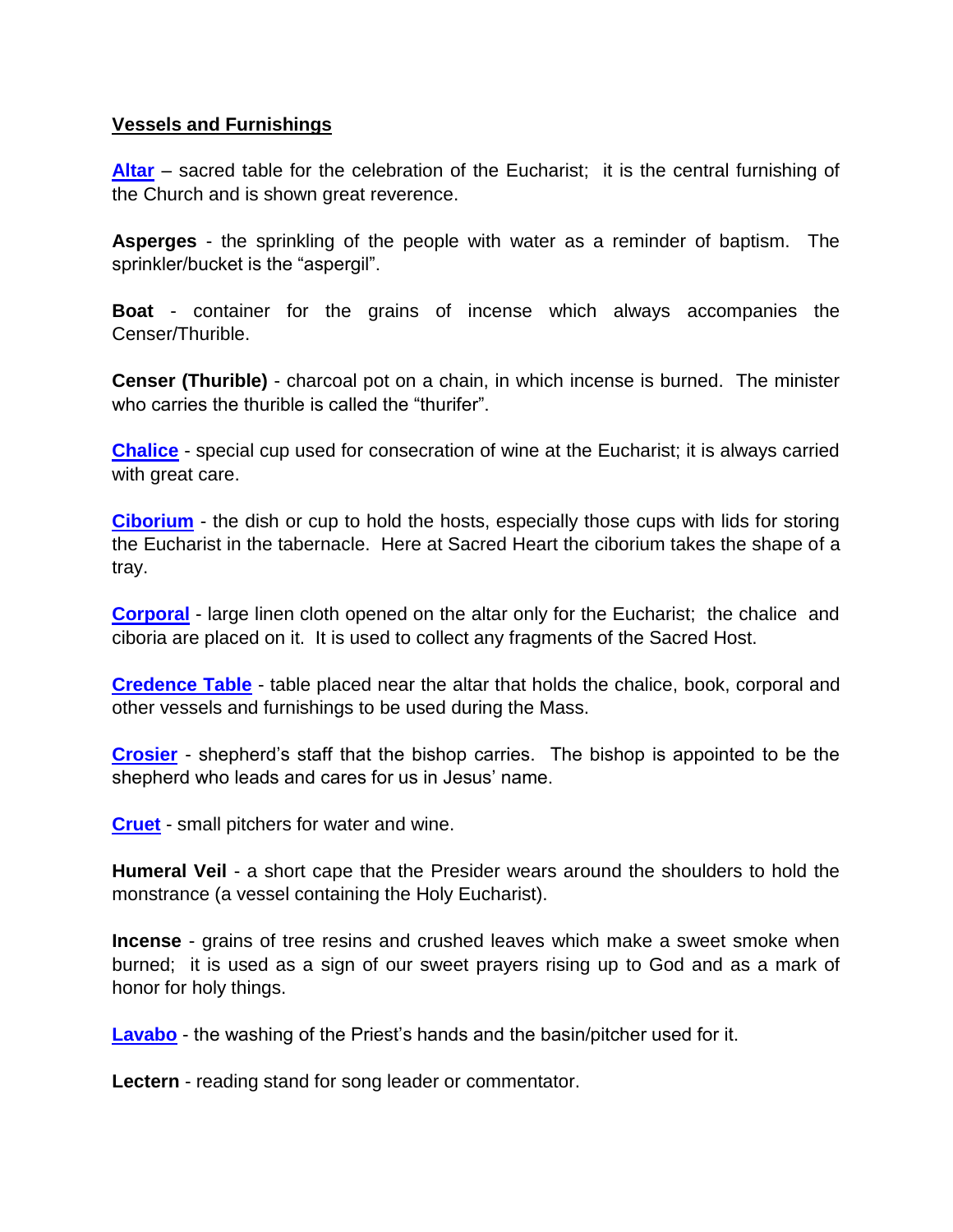**[Lectionary](http://www.sacredheartparishshadyside.org/uploads/4d8853af18b7776b0ff771e87c747270c3be4e6a/rgfgiopnkuyzz0n9bn2x9rfdnss.jpg)** - the book of scripture readings.

**Lunette** - a small glass container that holds the Sacred Host and is put inside the monstrance.

**Monstrance** - special golden "showplace" used to hold the Sacred Host during the Eucharistic devotions.

**Pall** - stiff cloth cover sometimes used to cover the chalice (also, the "funeral pall" the large cloth placed on the casket at funerals as a reminder that the dead person has "put on Christ" on the day of baptism.)

**Paschal Candle/Easter Candle** - large candle first lighted at the Easter Vigil and used all during the Easter Season; it is also used at baptisms and at the funerals of Christians, as it represents the light of the Risen Christ.

**[Presidential Chair](http://www.sacredheartparishshadyside.org/uploads/4d8853af18b7776b0ff771e87c747270c3be4e6a/qgwypemuagvj0qfjuxwmkg4ekqs.jpg)** - the chair of the Priest or the presiding minister at the liturgy; it signifies the role of the Priest to call together and oversee the assembly of God's people.

**[Prie-dieu](http://www.sacredheartparishshadyside.org/uploads/4d8853af18b7776b0ff771e87c747270c3be4e6a/rz3xs5hfpi11af6m1i2mu79kfxs.jpg)** - the kneeler.

**Processional Cross** - large crucifix carried at the head of most processions.

**[Pulpit/Ambo](http://www.sacredheartparishshadyside.org/uploads/4d8853af18b7776b0ff771e87c747270c3be4e6a/1x2g0wiv84kj6gwa0pucmn4t0ys.jpg)** - place from which the Scriptures are proclaimed.

**Purificator** - linen cloth used to wipe the chalice.

**[Pyx](http://www.sacredheartparishshadyside.org/uploads/4d8853af18b7776b0ff771e87c747270c3be4e6a/a2wumeflwstk8ayfiy3x8p3s4js.jpg)** - a small vessel to hold the Eucharist when a minister carries it out of the Church to people who are sick.

**Repository** - the place for the reservation of the Blessed Sacrament; where the tabernacle is located.

**[Roman Missal](http://www.sacredheartparishshadyside.org/uploads/4d8853af18b7776b0ff771e87c747270c3be4e6a/pal9nzbxd74eydi9wa1h2g8u1as.jpg)** - official book of prayers for the Priest at Mass; it has several ribbon markers and page tabs.

**Sanctuary** - the "holy place", the area around the altar; it is also called the "presbyterium" since it is the place where the Priest and ministers sit and exercise their roles.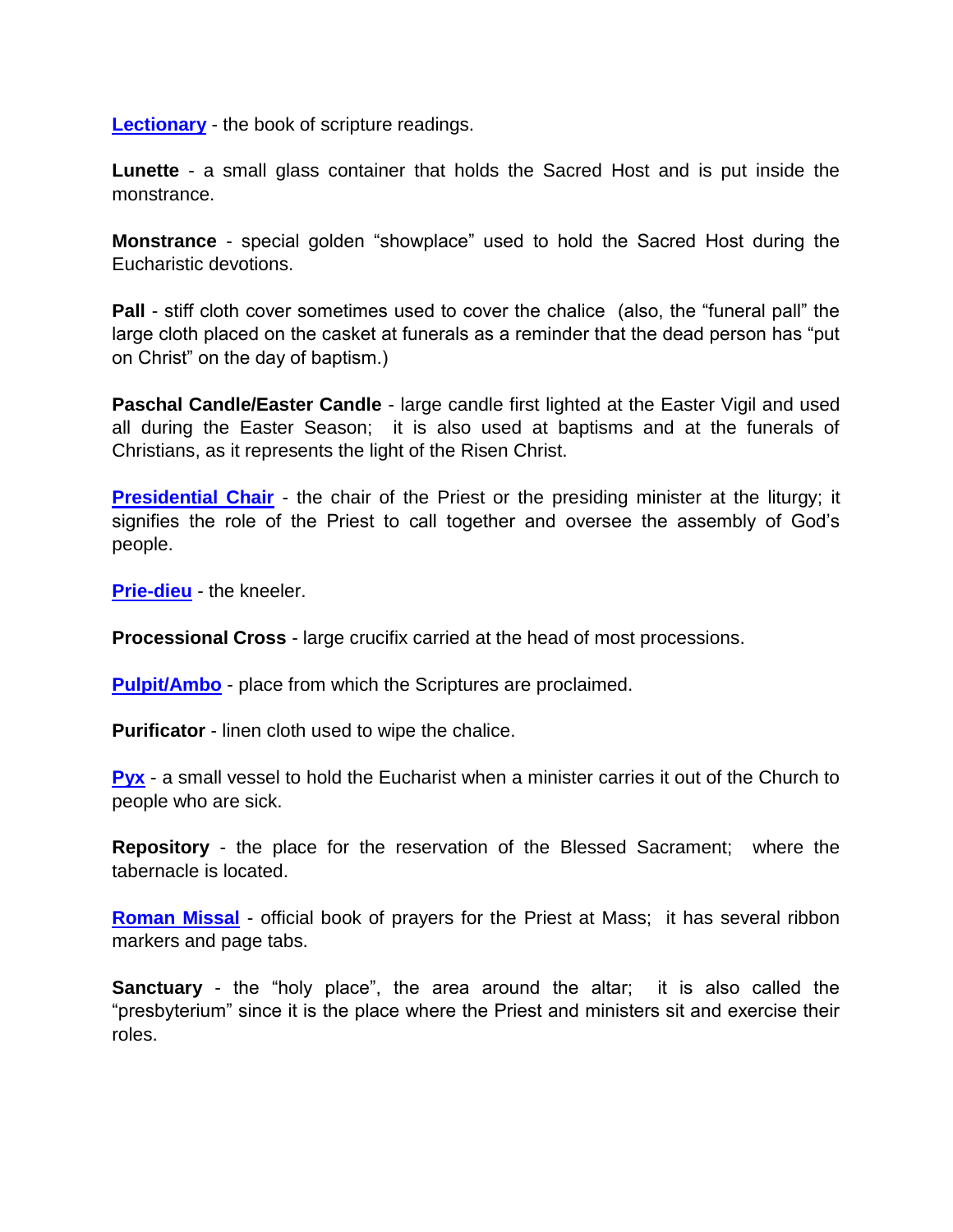**Tabernacle** - the "dwelling place" for the Eucharist after the celebration of the Mass. The Sacrament is kept there to provide communion for the sick, for those who could not receive it during the Mass, and for private veneration by the people.

**Torch** - candle on a long handle, carried in procession to "light the way".